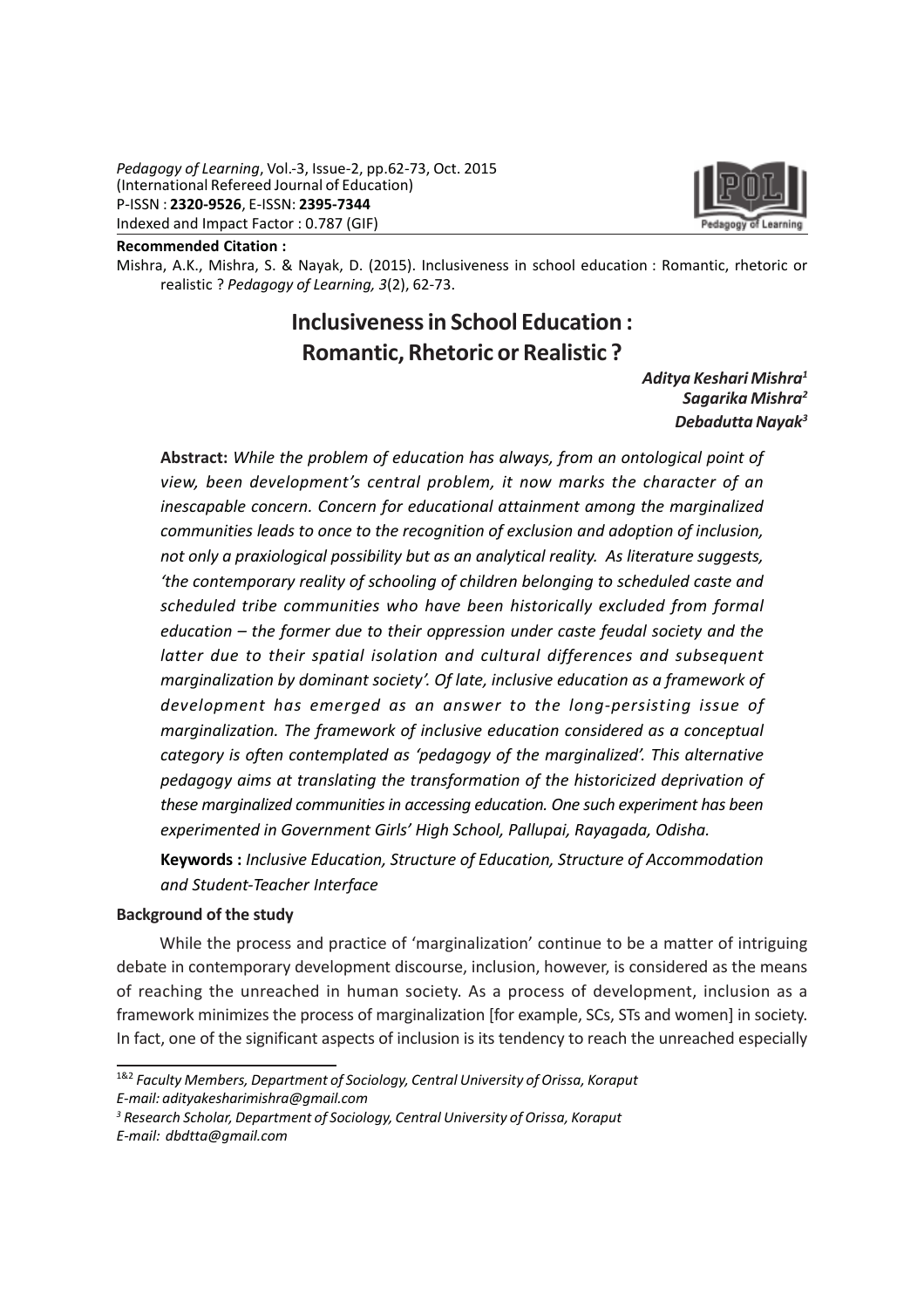the SCs, STs and women, majority of whom are out of school leading to a situation of 'seclusion'. The SCs, STs and women are considered as socially and educationally disadvantaged sections in India. They have different histories of social, cultural and economic deprivation, and the underlying causes of their marginalization are also strikingly distinct. The process of deprivation especially in education among these communities is a matter of paramount concern among the academicians, policymakers, and nonetheless, the development practitioners. In contemporary times, it has been visualizing that the framework of social inclusion has gained universal validity in several areas of social life including education.

#### Literature Review

While the problem of education has always, from an ontological point of view, been development's central problem, it now marks the character of an inescapable concern. Concern for educational attainment among the marginalized communities leads to once to the recognition of exclusion and adoption of inclusion, not only a praxiological possibility but as an analytical reality. As literature suggests, 'the contemporary reality of schooling of children belonging to SC and ST communities who have been historically excluded from formal education – the former due to their oppression under caste feudal society and the latter due to their spatial isolation and cultural differences and subsequent marginalization by dominant society'. Over the years, the situation has been improving yet inadequate provision continues to serve as the most fundamental of educational deterrents to educational participation of SC and ST children. Recent studies show that there is an increased demand for education among SCs and STs (Dreze and Sen 2002).

Of late, inclusion as a framework of development has emerged as an answer to the longpersisting issue of exclusion. The framework of inclusion considered as a conceptual category is often contemplated as 'pedagogy of the marginalized'. This alternative pedagogy aims at translating the transformation of the historicized deprivation of these marginalized communities. Based on this alternative pedagogy, the inclusive education emphasizes the foundation of an emancipatory society that attempts to overthrows the issue of marginalization on the one hand and celebrates the inclusion of excluded categories i.e. SCs and STs and women in the process of educational attainment on the other. Plethora of literature has been authored by policymakers, educationists, and nonetheless, the development practitioners – Ferguson (1996), Udavi-Solner (1996), Thomas et al (1998), Mittler (2000), Jha (2008) – who have extensively engaged with the reforms in school education based on the framework of social inclusion.

The Salamanca Statement and Framework for Action on Special Needs Education' adopted at the 'World Conference on Special Needs Education: Access and Quality' in 1994, UNESCO defines major principles of inclusive education. These are:

The fundamental principle of the inclusive school is that all children should learn together, wherever possible, regardless of any difficulties or differences they may have. Inclusive schools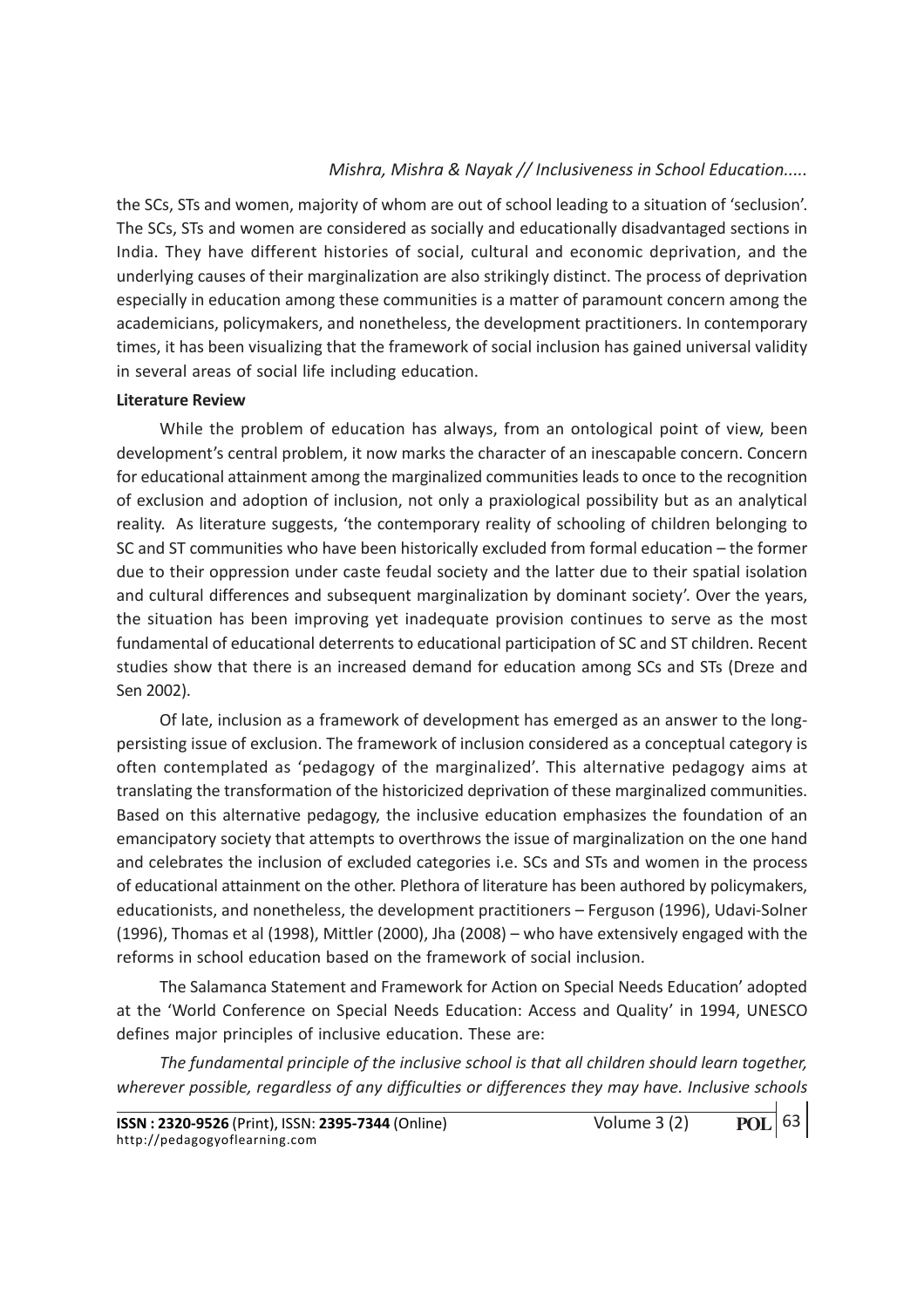must recognize and respond to the diverse needs of their students, accommodating both different styles and rates of learning and ensuring quality education to all through appropriate curricula, organizational arrangements, teaching strategies, resource use and partnerships with their communities. There should be a continuum of support and services to match the continuum of special needs encountered in every school.

In view of the international initiative in achieving inclusive education, appropriate measures for the enforcement of 'inclusive education' has been initiated by several national governments; India is not an exception. It has implemented inclusive education with the implementation of 'Sarva Shiksha Abhiyan (SSA)' or universalization of education and RTE, 2009, which have also been ratified by several state governments; Odisha is not an exception. The Government of Odisha has been implementing inclusive education especially after the establishment of the ST and SC Development, Minorities and Backward Classes Welfare Department (SSD) in order to mainstream education among SCs, STs and women in society. Government Girls High School, Pallupai, Rayagada (henceforth GGHS) is one such institutional initiative of SSD to develop education among SC and ST girls.

# Rationale of the Study

What has been happening to 'inclusive education' is the fundamental rational behind the study. This fundamental rational of the study revolves around the following questions: What has been happening to the system of education especially 'system of school education' after the adoption of the framework of inclusive education? Does it a mere romanticization of the process of education? Or is it rhetoric in (re) constructing the existing reality? Or is it an alternative panacea in transforming the existing reality?

# Objectives of the Study

The study is based on the following objectives:

- 1. To understand the perception of girls students towards inclusive school education.
- 2. To examine the processes and practices practiced towards the implementation of inclusive education.
- 3. To figure out the problems and possibilities confronted by framework of inclusive education.

# Research Questions

The current study is based on the argument that the SSD initiated school, to what extent, facilitates an avenue for 'inclusiveness' in school education especially in GGHS. The study is based on the following objectives: What are the perceptions of marginalized girls towards inclusive school education? What is the process of enrollment of the girls in GGHS? What are the nature, structure and operational structure of GGHS? How do the girls perceive about the facilities provided by GGHS? What are the basic problems, if any, confronted by these marginalized girls while accessing inclusive education in GGHS?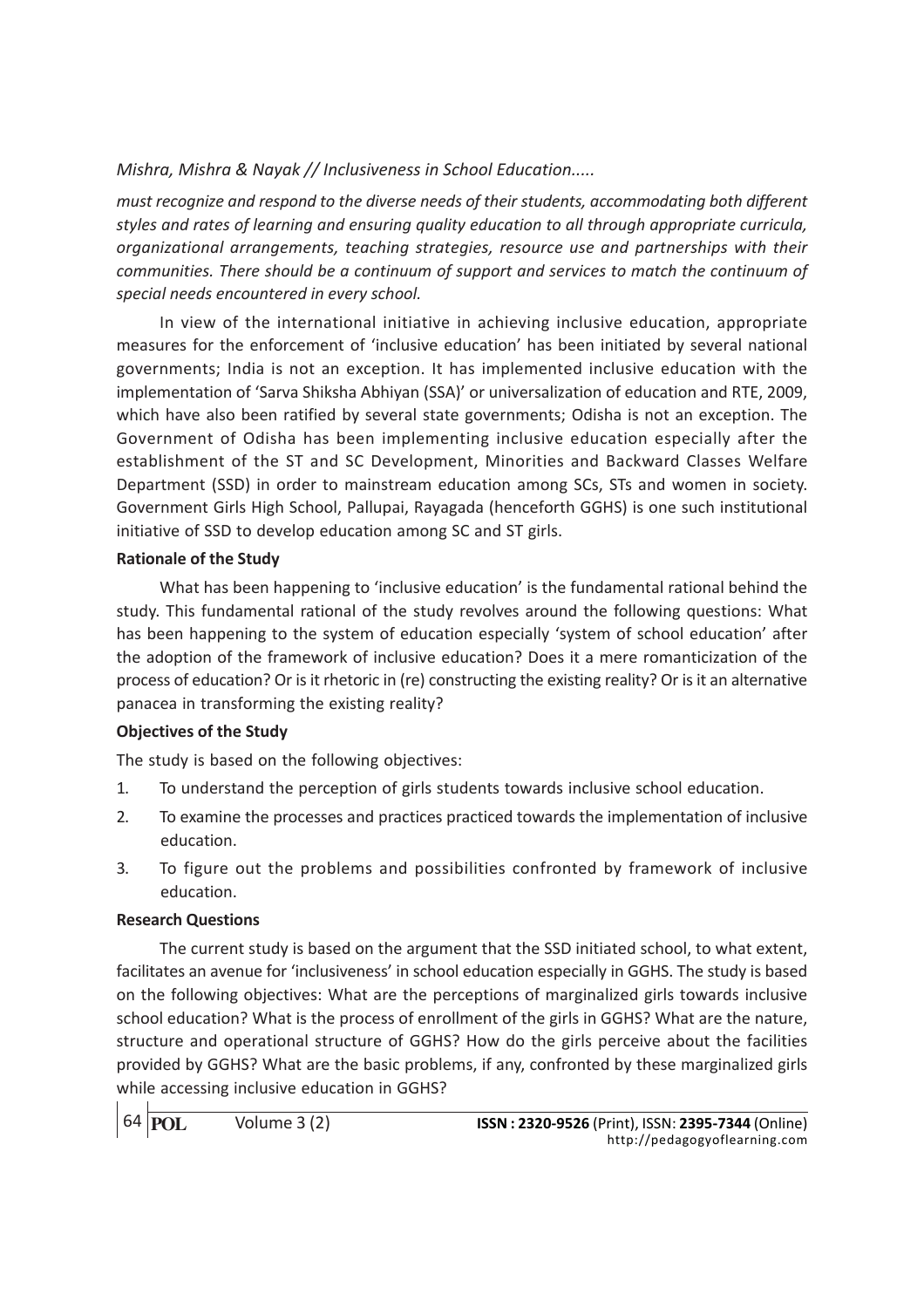#### Methodology of the Study

As initiated by the SSD, GGHS has been purposively selected for the current study in order to rationalize the 'romantic/rhetoric/realistic' nature of the 'inclusiveness' in school education. As a residential school for girls, GGHS is situated in Sundhi Dhamuni Gram Panchayat of Ramnaguda block of Rayagada district of the state of Odisha. This school provides education from class  $6<sup>th</sup>$  to  $10<sup>th</sup>$ . The study has selected randomly 20 respondents from each class. Thus, the current study is based on 100 respondents. These hundred girl students are from fifty-nine villages of twenty-nine gram Panchayats that come under five blocks of Rayagada. Out of hundred students, ninety-five are from ST category (seventy-three from Kondh tribe and twenty-two from Soura tribe) and only five from SC category (Dombo caste). Based on the interview guide, the study has gathered information by using interview and observation methods. The study is based on both primary and secondary sources of information.

#### Findings and Analysis of the Study

Established by SSD on April 01, 2008, GGHS has been functioning to cater educational needs of the marginalized sections of the society especially SCs and STs girls. It provides admission to students belong to other category, however, these students don't receive hostel facility as provided by the school. It provides free teaching as well as accommodation facilities. Initially the school was started with an approved seat of 275; thereafter it has been increased to 375 due to the increasing demand of enrollment of the students. The total area allotted for the establishment of the school as well as hostel premises is 51.08 acres of land.

The organizational structure of the school is structured at three levels: micro, meso and macro. The Commissioner and the Director, SSD, Government of Odisha are located at the macro level; the District Collector, Rayagada, the Project Administrator (PAITDA), Gunupur and District Welfare Officer (DWO), Rayagada are located at meso level; and the Welfare Executive Officer (WEO), Ramnaguda block, Rayagada and the head mistress (HM), GGHS are located at micro level. That apart, GGHS consists of two institutional committees- School Management and Development Committees (SMDC) and School Management Committee (SMC) – that are instituted for the academic development of the school. The function of the SMDC is to make the perspective and annual work plans for the school. The SMDC, GGHS consists of seventeen members: head mistress, GGHS as Chairman, four teachers from GGHS, one male guardian, one female guardian, two members from Panchayat/ward members, one representative from SC/ST community, one representative from economically backward community, one representative from women's group, one representative from village education development committee, three expert representatives from humanities, arts, sciences and culture, and one representative from SSD nominated by circle inspector of schools. The SMDC meets once in every three months. The major functions of SMC are: planning for educational development of the school, ensuring continuous enrollment drive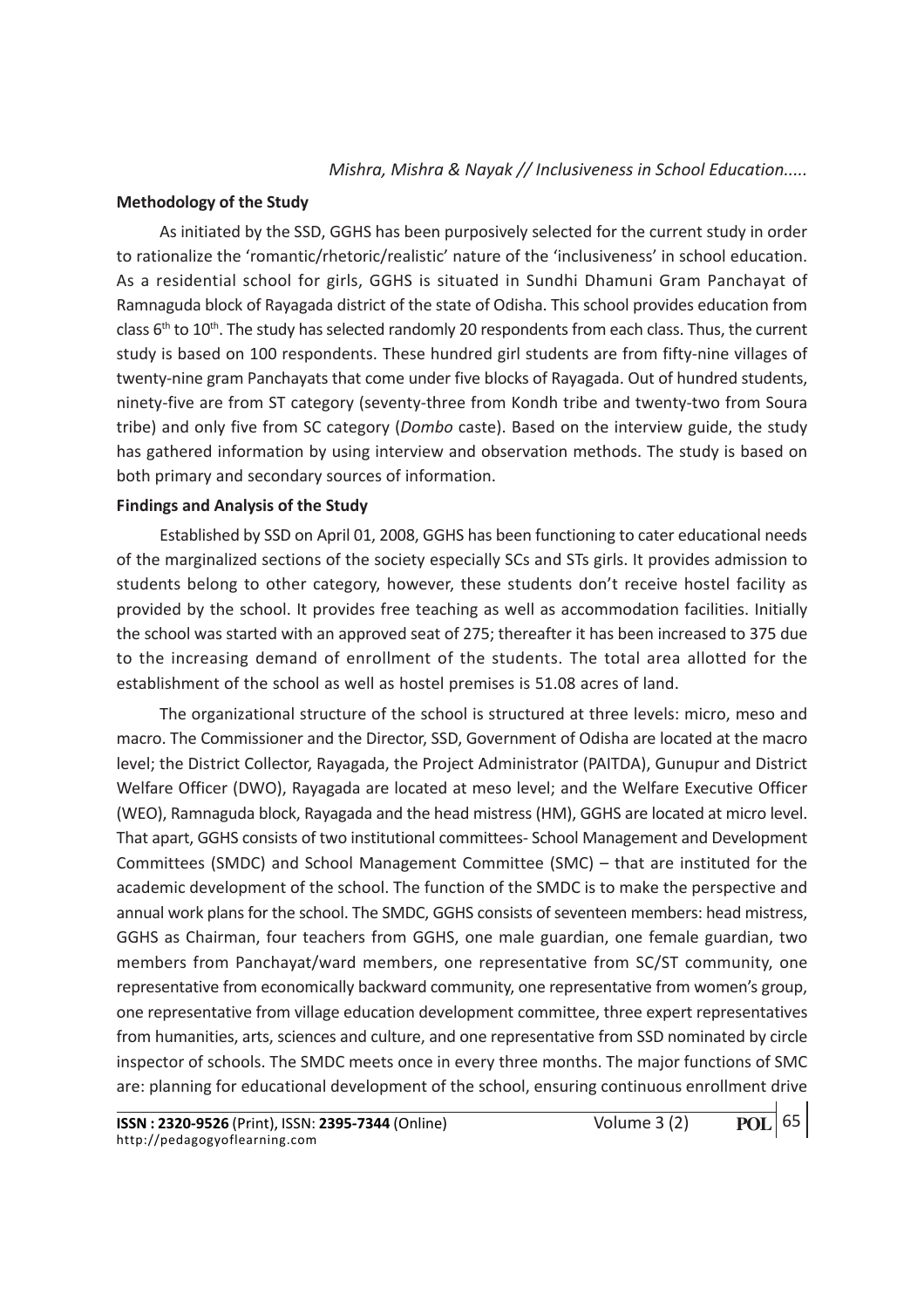especially for the non-enrolled children, distribution and access to school facilities, and ensuring mid-day meals, text books and other allied study materials. The SMC, GGHS consists of sixteen members: five representatives from ST male guardian, five representatives from ST female guardian, one representative from SC male guardian, one representative from SC female guardian, one representative from Panchayat/ward member, one teacher representative from GGHS, one student representative from GGHS, and head mistress, GGHS. The tenure of SMC is only for three years. The Committee meets once in every three months.

The admission is an integral part of any school. The continuity and sustainability of any school depends on its fair and scientific structure of admission; GGHS is not an exception. Table 1 shows the year-wise enrollment of the students since its inception:

| <b>Class</b>      | <b>Academic Sessions</b> |         |         |         |         |         |  |  |  |
|-------------------|--------------------------|---------|---------|---------|---------|---------|--|--|--|
|                   | 2008-09                  | 2009-10 | 2010-11 | 2011-12 | 2012-13 | 2013-14 |  |  |  |
| <b>Class VI</b>   | 65                       | 65      | 48      | 68      | 147     | 51      |  |  |  |
| <b>Class VII</b>  | 47                       | 56      | 63      | 47      | 71      | 140     |  |  |  |
| <b>Class VIII</b> | 64                       | 55      | 55      | 63      | 60      | 75      |  |  |  |
| <b>Class IX</b>   | 18                       | 65      | 49      | 55      | 72      | 60      |  |  |  |
| <b>Class X</b>    | <b>NA</b>                | 14      | 64      | 44      | 55      | 72      |  |  |  |
| <b>Total</b>      | 194                      | 255     | 279     | 277     | 405     | 398     |  |  |  |

Table 1 : Year-wise enrollment of students in GGHS, Rayagada

(Source: Data obtained by authors from their fieldwork in 2014)

In 2008-09, total number of students from Class VI to Class IX was 194. There was not a single admission in Class X during 2008-09. During 2009-10 total 255 numbers of students had enrolled in Class VI to Class X; out of which 65 students are from Class VI, 56 students are from Class VII, 55 students are from Class VIII, 65 students are from Class IX and only 14 students are from Class X. The first batch of students appeared HSC examination during this academic year. During 2010-11 total 279 students had enrolled in the school from Class VI to Class X; out of which 48 students were from Class VI, 63 students were from Class VII, 55 students were from Class VIII, 49 students were from Class IX and 64 students were from Class X. During 2011-12 total 277 students had enrolled in the school from Class VI to Class X; out of which 68 students were from Class VI, 47 students were from Class VII, 63 students were from Class VIII, 55 students were from Class IX and 44 students were from Class X.

During 2012-13 there was an increasing progress in the process of enrollment. During this session total 405 students were enrolled which was very high in comparison to the previous academic sessions. Out of 405, 147 students were from Class VI, 71 students were from Class VII,

```
66 POL
```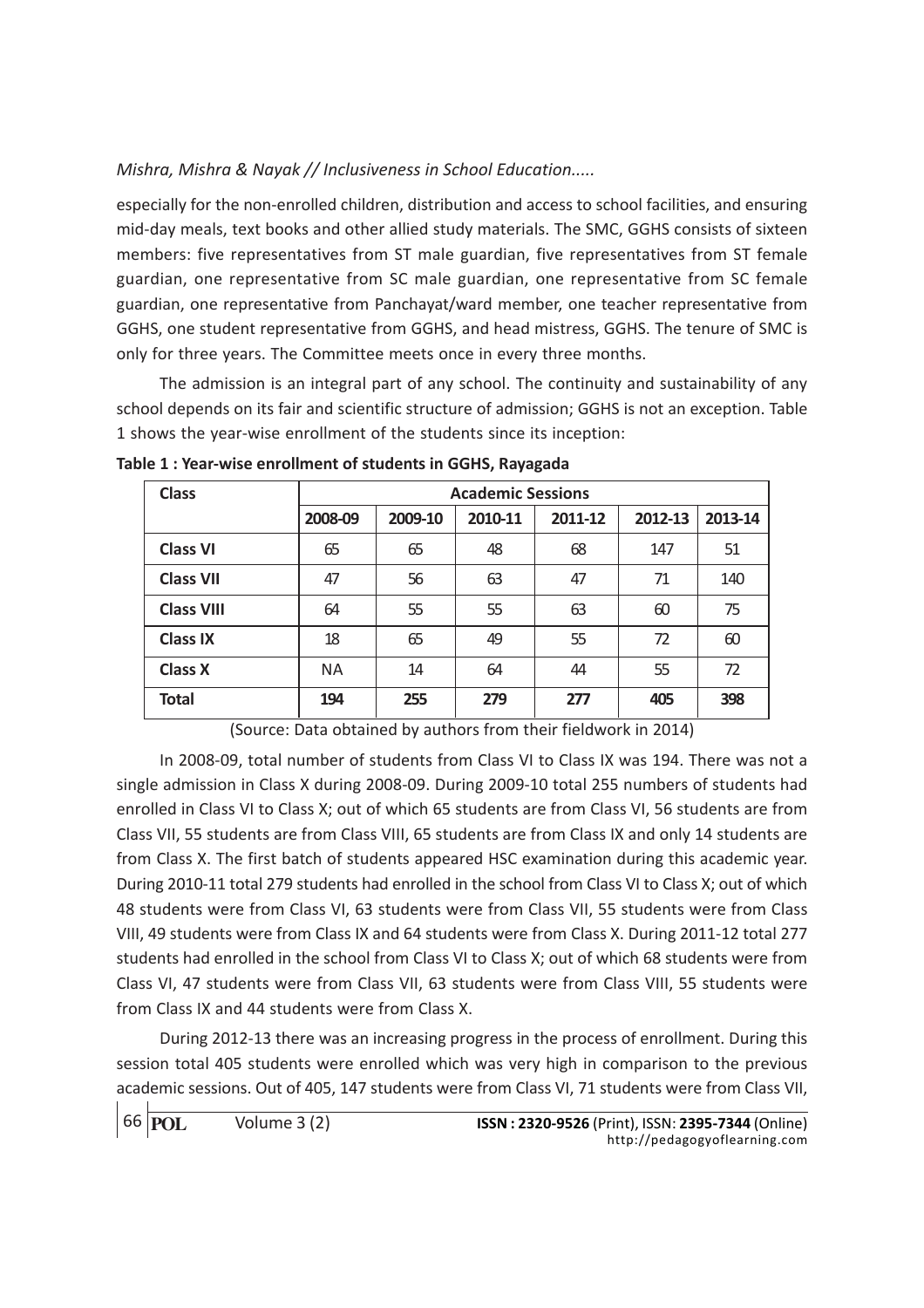60 students were from Class VIII, 72 students were from Class IX and 55 Students were from Class X. During 2013-14 total 398 students were enrolled in the school; out of which 51 students were from Class VI, 140 students were from Class VII, 75 students were from Class VIII, 60 students were from Class IX and 72 students were from Class X. The study has also made an attempt in understanding the category-wise enrollment of students since the inception of the school, which has been shown in Table 2.

|           | <b>Academic Sessions</b> |                    |                |               |                |                |                |                 |                |                |                |                |                |                 |                |                 |                 |                    |
|-----------|--------------------------|--------------------|----------------|---------------|----------------|----------------|----------------|-----------------|----------------|----------------|----------------|----------------|----------------|-----------------|----------------|-----------------|-----------------|--------------------|
|           | 2008-09                  |                    | 2009-10        |               | $2010 - 11$    |                | 2011-          |                 | 2012-13        |                |                |                |                | 2013-14         |                |                 |                 |                    |
|           |                          |                    |                |               |                |                | 12             |                 |                |                |                |                |                |                 |                |                 |                 |                    |
| Class     | 57                       | SC                 | $\delta$       | 1S            | SC             | $\infty$       | TS             | SC              | $\delta$       | S <sub>T</sub> | SC             | 8              | ST <sub></sub> | SC              | $\delta$       | 5T              | SC              | O<br>$\mathcal{C}$ |
| Class V   | 59                       | $\infty$           | $\rm ^{\rm 8}$ | 59            | 8              | $\overline{5}$ | $\overline{4}$ | 80              | $\infty$       | 65             | $\infty$       | $\otimes$      | 132            | $\overline{15}$ | $\infty$       | $\delta$        | $\infty$        | 01                 |
| Class VII | 42                       | $\mathcal{S}$      | $\infty$       | 53            | $\infty$       | $\infty$       | 57             | $\mathcal{S}$   | $\overline{C}$ | 39             | $\infty$       | $\infty$       | 67             | Ŕ               | $\infty$       | 125             | 15              | 00                 |
| Class VII | $\mathcal{O}$            | $\mathcal{O}$      | $\infty$       | $\frac{4}{6}$ | $\infty$       | $\otimes$      | 52             | $\mathfrak{S}$  | $\infty$       | 57             | $\mathcal{S}$  | $\overline{C}$ | 52             | $_{\rm 08}$     | $\infty$       | $\overline{71}$ | $\beta$         | 00                 |
| Class IX  | $\overline{17}$          | $\overline{\circ}$ | $\infty$       | 63            | $\infty$       | $\otimes$      | $\overline{4}$ | 8 <sup>o</sup>  | $\overline{c}$ | 52             | $\infty$       | $\infty$       | 63             | $\infty$        | $\overline{c}$ | $\overline{5}$  | $\infty$        | 01                 |
| Class X   | $\Xi$                    | $\Xi$              | Ë              | 13            | $\overline{C}$ | $\infty$       | 62             | $\mathcal{O}$   | $\infty$       | 38             | 8 <sup>o</sup> | $\infty$       | 52             | $\infty$        | $\infty$       | 63              | $\overline{08}$ | 01                 |
| Total     | 180                      | $\overline{1}$     | $\infty$       | 234           | $\Omega$       | $\overline{c}$ | 253            | $\overline{24}$ | $\mathcal{O}$  | 251            | 25             | $\overline{c}$ | 366            | 38              | $\overline{C}$ | 360             | 35              | 03                 |
|           | 194                      |                    |                | 255           |                |                | 279            |                 | 277            |                |                | 405            |                |                 |                | 398             |                 |                    |

Table 2: Category-wise enrollment of students in GGHS, Rayagada

ST: Scheduled Tribe, SC: Scheduled Caste, OC: Other Caste, NE: Not Enrolled

(Source: Data obtained by authors from their fieldwork in 2014)

Table 2 shows category-wise enrollment of students from Class-VI to Class-X during 2008- 09 to 2013-14. Table 2 unearths that out of total enrolled in each academic session, more students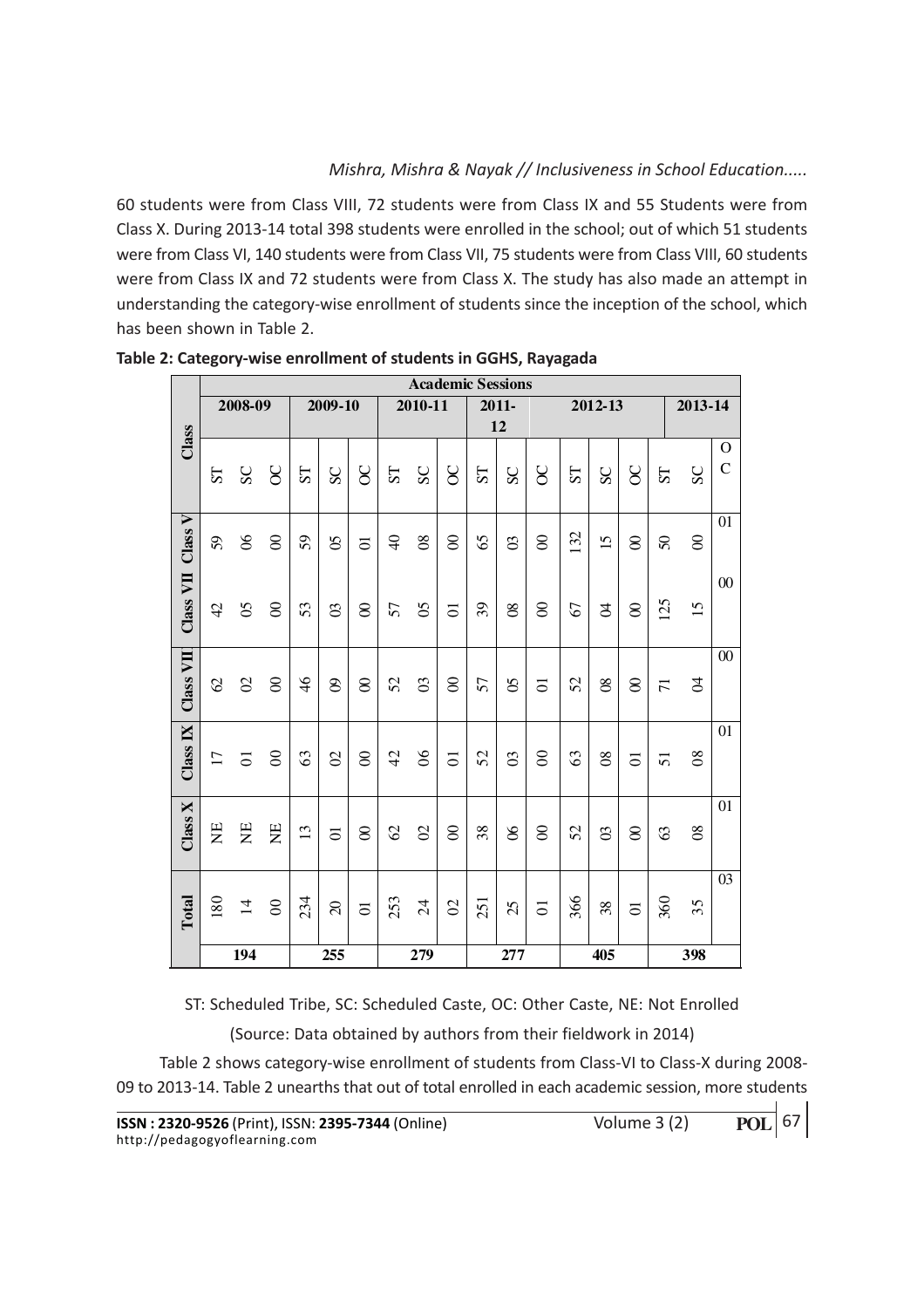have enrolled from ST category – 92.78% in 2008-09, 91.76% in 2009-10, 90.68% in 2010-11, 90.61% in 2011-12, 90.37% in 2012-13, and 90.45% in 2013-14 – followed by students from SC and OC (Other Category) communities. During 2008-09, students from ST and SC communities only enrolled in GGHS. While enquiring about the less number of enrollments of students from OC, the head mistress of GGHS opines 'GGHS only provides residential facility to the students especially from ST and SC communities; students from OC only get access to the school without any hostel facility. The students from OC only receive school uniforms from class to VI to Class VIII'. Thus, it is clear from the above table that the ST students' enrollments are significantly very high in comparison to other categories.

The processes and practices of school education that comprise of structure of language, curriculum, pedagogy, evaluation and teacher training and commitment characterize major ethos of any inclusive school education. While interrogating these aspects, the study has gained mixed responses. Poor performance of tribal students and the below average situation of primary education in tribal areas is driven by interrelated factors. Language is a medium of communication and hence education should be imparted in the mother tongue that facilitates better understanding of learners, richer classroom inter-action, greater participation of learners, and yield better learning outcomes (NCERT 2006). As mentioned above, GGHS is located in a tribal region. GGHS uses the state mainstream language for teaching and communication, which is most often not familiar to the tribal girl students of GGSH. They are thus unable to fully comprehend classroom teaching and activities. One of the students from Class X argues:

We feel relatively discomfort during the initial stage of the school because of two major reasons: the curriculum and medium of instruction. Firstly, the content of curriculum has not been structured by taking into consideration of the life-situation of the tribal children. It has been developed by looking into the life-situation of the children from mainstream society. In fact, while developing any quality curriculum, it must highlight the cultural aspects of the children belong to that particular society, which will certainly give meaning to the children. Since the school is situated in a tribal region, GGHS instead of neglecting the tribal culture, it must supplement the ethos of tribal culture while developing the course curriculum for us. It will certainly ensure quality curriculum as well as understanding among the students. It is a form of discrimination if the students from SC and ST communities cannot secure their basic right of quality primary education in their own mother tongue. They are also deprived of a curriculum that has relevance to the surroundings in which they live and this impairs their improved learning outcomes and skills development. Secondly, in spite of being ethnically and linguistically diverse, the mainstream language i.e. Odia is predominantly used as the medium of instruction in the school that certainly creates a sense of discomfort among the students during initial days of the schools because the students neither properly interact with the teachers nor efficiently understand the teaching from the teachers. Hence GGHS should use the local tribal language in addition to the Odia or the mainstream language in the school. The use of the tribal language in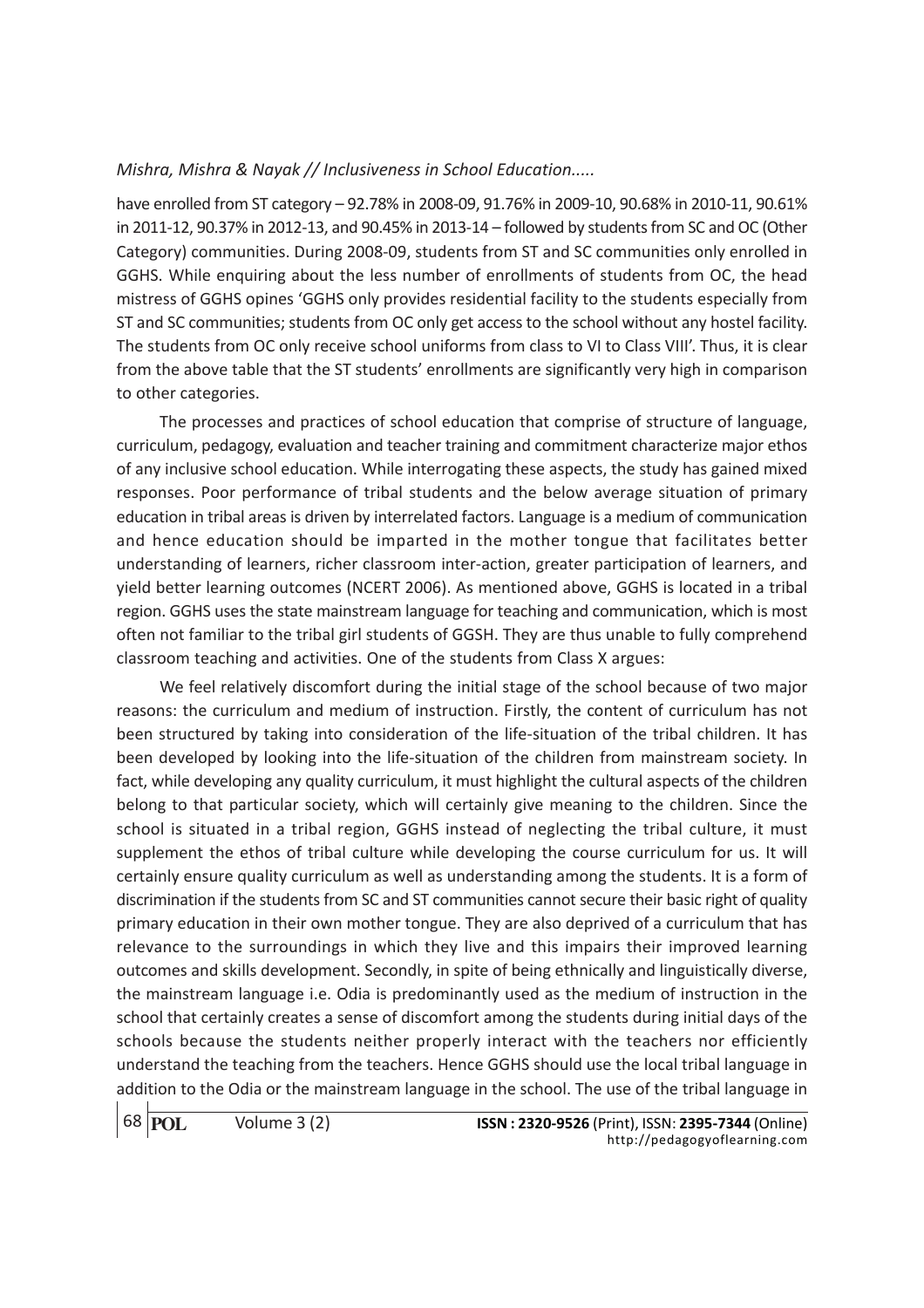the initial years can develop a sense of comfort for the tribal children who come for learning. The major reasons for promoting tribal language during initial years of the school are: tribal language instruction makes the process of education and learning easier and more natural; by affording a sense of assimilation, such a practice can aid in reducing drop-outs; and this can also help increase a child's participation in learning processes at school. It must be the first language and taught as a means of acquiring knowledge of tribal culture, ethnicity, literature and the arts. The children can be exposed to the state language i.e. Odia steadily, which is imperative for integration into mainstream schools and society. Assuming that the tribal children receive multilingual education, other additional languages (e.g. Hindi and English) can also be promoted in course of time as medium of instruction.

While interrogating the opinion of head mistress, GGHS in this regard, she strongly denies the application of tribal language as the medium of instruction. She asserts:

Though the tribal language is very essential during initial days of the schooling of the child, the medium of instruction cannot only be the local tribal language because of certain practical constraints. Such an orientation for instruction for the students will develop a tendency of stiffness for other languages when the student is instructed in a particular tribal language. Speaking more significantly, the dominant motto of the establishment of GGHS is to invigorate the educational standards of the tribal children thereby mainstreaming them in the mainstream dominant society. That apart, we live in a multicultural and multilingual society, hence, the students should be taught in such a language through which it will be easier on their part to understand 'others' more comfortably. Thus, though class room transactions must be such that they show respect for the child's language, identity and social background, however, the tribal language cannot be promoted in classroom because it will create more gaps between the tribals and non-tribals leading to a process of more trivialization of tribal education.

There are two significant aspects of any school: teaching and examination. The school under examination is not an exception. GGHS is purely an Odia medium school. Most of the subjects are taught in Odia language but the subjects like English, Hindi and Sanskrit are taught in respective languages. During the study, one student of class VIII mentions:

We are relatively facing little difficulty in understanding the subjects that are taught to us in Odia language; however, we are facing problem in understanding the English language. In the school almost all subject specialized teachers are present but more numbers of teachers are required for the students since ours is a residential school.

The teaching method in the class is not participatory in nature. A student from Class VII argues:

During teaching time the teacher comes to the class and delivers the teaching and goes away and we are facing problems in understanding the teaching taught by the teacher. The teacher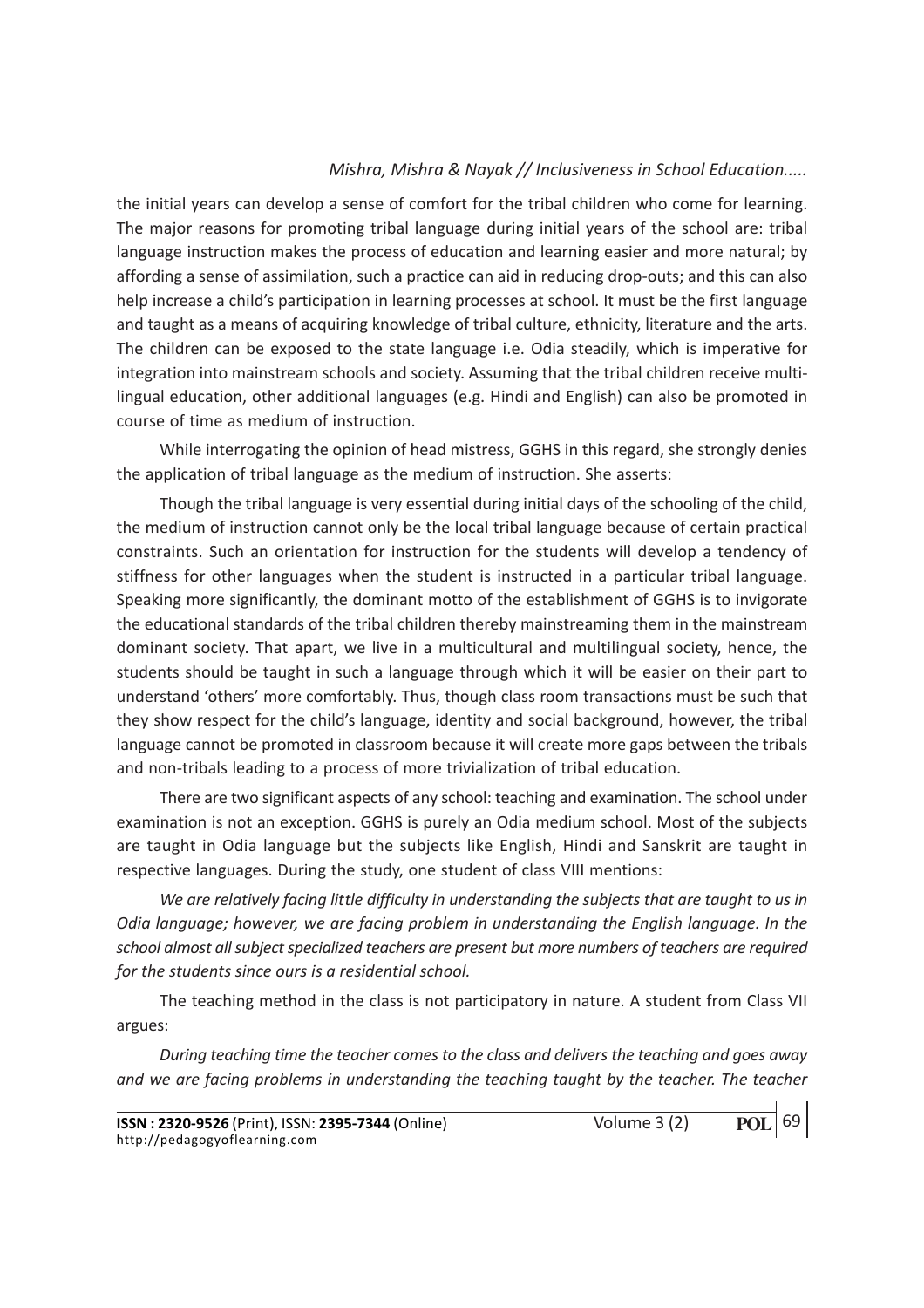needs to spend certain time soon after the completion of each lesson. This will certainly enhance teaching method, which will also increases participatory nature of teaching method.

In addition, a student from Class VI strongly emphasizes the use of audio/visual aids in teaching learning process. According to her, 'there is no provision of using audio/visual tools during the time of teaching though the school is having plenty of audio/visual aids. If the teachers deliver teaching through these aids, the students will be more comfortable in understanding the method as well as the content of the teaching of the teacher'.

Examination is one of the important features of the school. It means a formal test of knowledge or proficiency in a subject or skill. To increase the standard of the students, GGHS conducts several term end and mid-term examinations. GGHS conducts unit test of 20 marks in every month, which is mandatory for all classes from Class VI-X. That apart, the school also conducts half yearly and annual examinations for class VI-IX and pre-test and test examination for Class X. In addition, the teachers are also engaging the students by giving home task to all the students. This home task, if not evaluative in nature, certainly helps in shaping deep understanding of the students.

Teacher qualification, training and motivation play a vital role in influencing improved learning abilities and overall development of children. In government primary, upper-primary and high schools, teaching is provided by regular and contractual teachers. Initially the government's idea was that if contractual teachers were recruited for regular schools, they would assist the regular teachers rather than teach themselves independently. But in most cases, they function as normal regular teachers without any proper incentives as received by the regular teachers. In Odisha, these contractual teachers are popularly known as sikshya sahayaks. While interacting with one of the contractual teachers of the school, the researcher finds certain interesting facts relating to these contractual sikshya sahayaks. According to one of the contractual sikshya sahayaks of GGHS:

We are now eight contractual sikshya sahayaks who are functioning for this school. We are providing teaching regularly as per the routine prepared by our head mistress. As you know, GGHS is a residential school; we are also performing the task of official administration as well as the residential administration of the school as assigned by our head mistress. But what we receive is very negligible. Though the amount of work is more than work of a regular teacher, the amount of salary, in return, is extremely negligible as compared to the regular teacher of the school. It is too difficult to maintain the family with this nominal amount of salary. In addition, when the government has planned for the right to education among the children, it must have planned for the right to appropriate salary of the contractual teachers because the salary is quite important for sustenance of life of the contractual teachers. Now, I am planning to switch over from this school.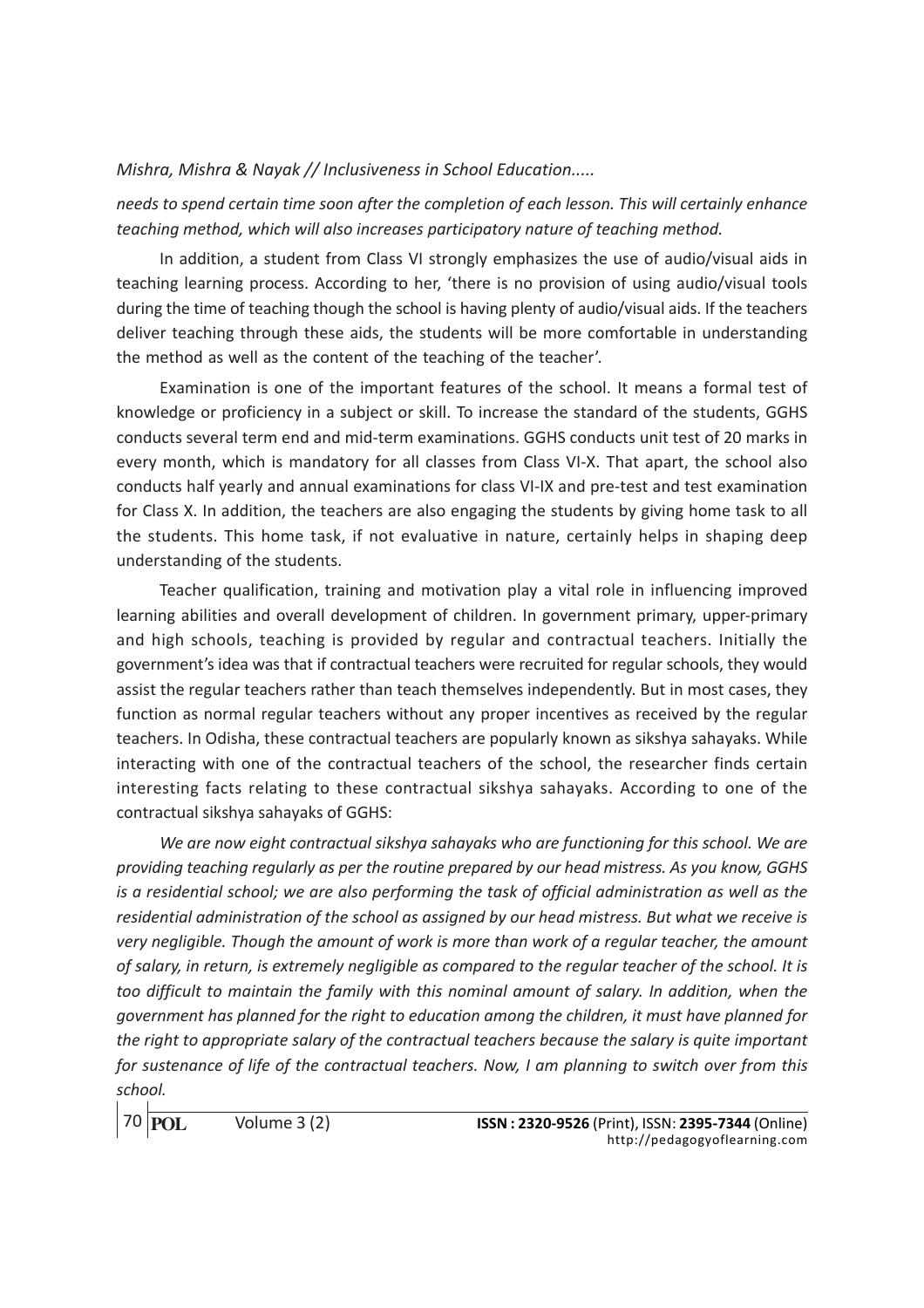Low wages or incentives and job insecurity can be perceived as unfair and may force contractual sikshya sahayaks to pay more concentration on saving their jobs rather than focusing on providing quality primary education Another contractual sikshya sahayak of GGHS has rightly justified this argument while the researcher has developed an intense interaction with her. She clearly opines:

There are several conditions that affect the motivation level of the contractual sikshya sahayaks. We are now concentrating more on protecting our contractual job rather than on providing innovative and quality primary education to the children. We have been dedicated in our profession and taken pride in it. However with passage of time that practice has faded away since we are recognized as sahayaks and not as regular teachers. Our efforts have not been credited or even recognized as par with the regular teachers of government schools both by the people as well as by the government school teacher. We are denied of social recognition and moreover our jobs are contractual and wages are very low. And in spite of our age we are still continuing teaching.

The above mentioned statement states a symbolic gesture of the motivation and the commitment of the teacher as well as his teaching and pedagogy. In fact, the credibility and reliability for innovative teaching remains a question in schools especially in GGHS. This symptomatic view of the contractual sikshya sahayak symbolizes the quality teaching prevailed in GGHS. It is quite significant that teacher motivation contributes to more teacher-learning than teacher competence.

A comfortable accommodation facility is another significant aspect of inclusive school education. The study finds that GGHS provides hostel facility to the students since its inception, which has been shown in Table 3:

| Year    | <b>Total Intake</b> | <b>Students Admitted</b> |    |  |
|---------|---------------------|--------------------------|----|--|
|         |                     | SТ                       | SC |  |
| 2008-09 | 275                 | 181                      | 13 |  |
| 2009-10 | 275                 | 234                      | 20 |  |
| 2010-11 | 275                 | 251                      | 24 |  |
| 2011-12 | 275                 | 250                      | 25 |  |
| 2012-13 | 375                 | 340                      | 35 |  |
| 2013-14 | 375                 | 340                      | 35 |  |

Table 3: Total intake and students admitted in hostels in GGHS, Rayagada

(Source: Data obtained by authors from their fieldwork in 2014)

Table 3 shows about total intake capacity and category-wise admission of the students into hostels. It shows that since 2010 to 2014 all the seats are filled up. It proves that the hostel facility facilitates more number of students into inclusive education. The hostellers used to get conducive environment for study and also getting financial assistance in hostel which they don't get in their home. A hosteller from GGHS mentions: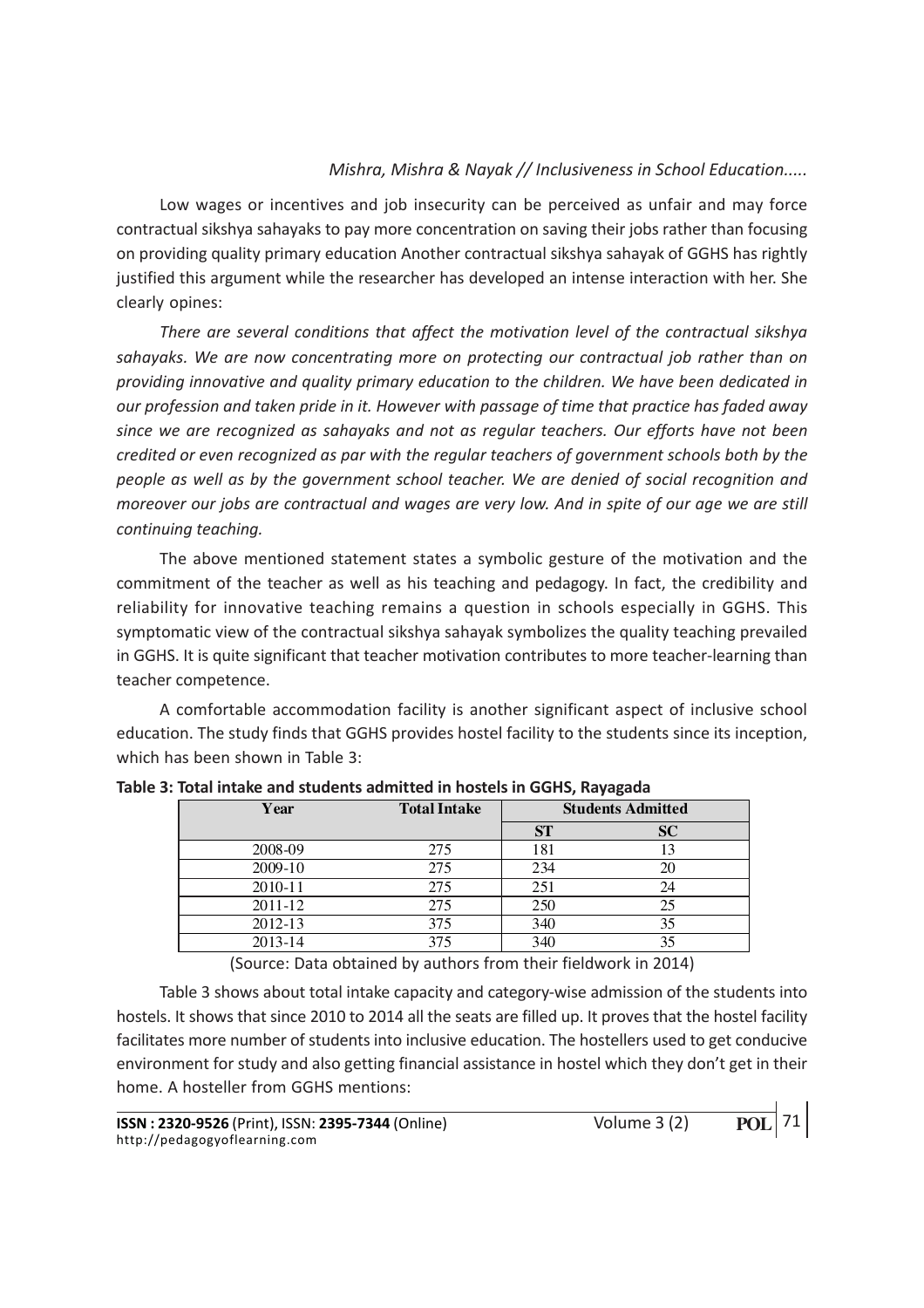In hostel we get good friend circle, knowledge from teachers, direct contact with teachers, chance to participate in several competition, chance to participate in several curricular and cocurricular activities, facilities of sports activities and good quality of food. As the hostel provides all sorts of facilities, we don't get these facilities when we are at home. Hence the hostel regarded as an appropriate place for education than home.

However, GGHS has not been free from certain practical problems encountered by the hostellers. The hostellers have mentioned the following problems at the time of interview:

No doubt GGHS provide us good quality and sufficient quantity of food, we are satisfied with the timing of food but we are not satisfied with the menu of food. If the school changes the food menu and provides us a good curry, some fruits and sweets in our food, we will be happy.

The school provides all sorts of infrastructural and allied facilities like beds, mosquito nets, blankets, sweaters, fan etc. to all the hostellers. That apart, there are certain problems in the hostel like electricity problem; fans are not working properly, they are required to repair or replace. There is a major problem in the hostel that is water problem. There are two tube wells present in the hostel premises and the students are using the tube wells for their sanitation. As there is water tank connections, therefore the toilet and bathrooms and the water is stored in the tank through motor pump, however, most of the time, the motor pump is not working. As a result, the hostellers are compelled to depend upon tube-wells. For drinking water the hostel provides two numbers of drinking water tanks and out of two, one is not working and the remaining one drinking water tank is not sufficient for 375 students.

#### Conclusion

The situation of scheduled tribals and scheduled castes and their exclusion from the sphere of education is both a historical as well as a universal category. This historical and universal category has been romanticized after the adoption of inclusive education by the government. The government has been initiating several measures at various levels in order to mainstream them in the process of educational attainment of these categories. It has been enchanting in creating a democratic space for education for all through SSA as a universal strategy to ensure universal primary education and as a form of new social movement to reduce social inequalities and exclusion, which has also been legitimatized in its latest legislative instrument i.e. RTE. The establishment of GGHS is one such initiative, which is triggering education among excluded sections of the society especially among the SC and ST girls of the society.

However, despite creating legal obligations regarding educational rights for SC and ST children, realization of such rights remains a distant dream. Mere opening of inclusive schools (GGHS for example) with much hyped slogan of accommodation for excluded communities in education won't provide any realistic result. The current study has reflected several spectrums of the functioning of inclusive school. However as unearthed in several phases of the study, these inclusive schools are not away from certain practical problems and are suffering from several challenges. In fact, we need to adopt certain context-specific strategies in the process of inclusive education especially among the excluded sections of the society if we are really realistic in